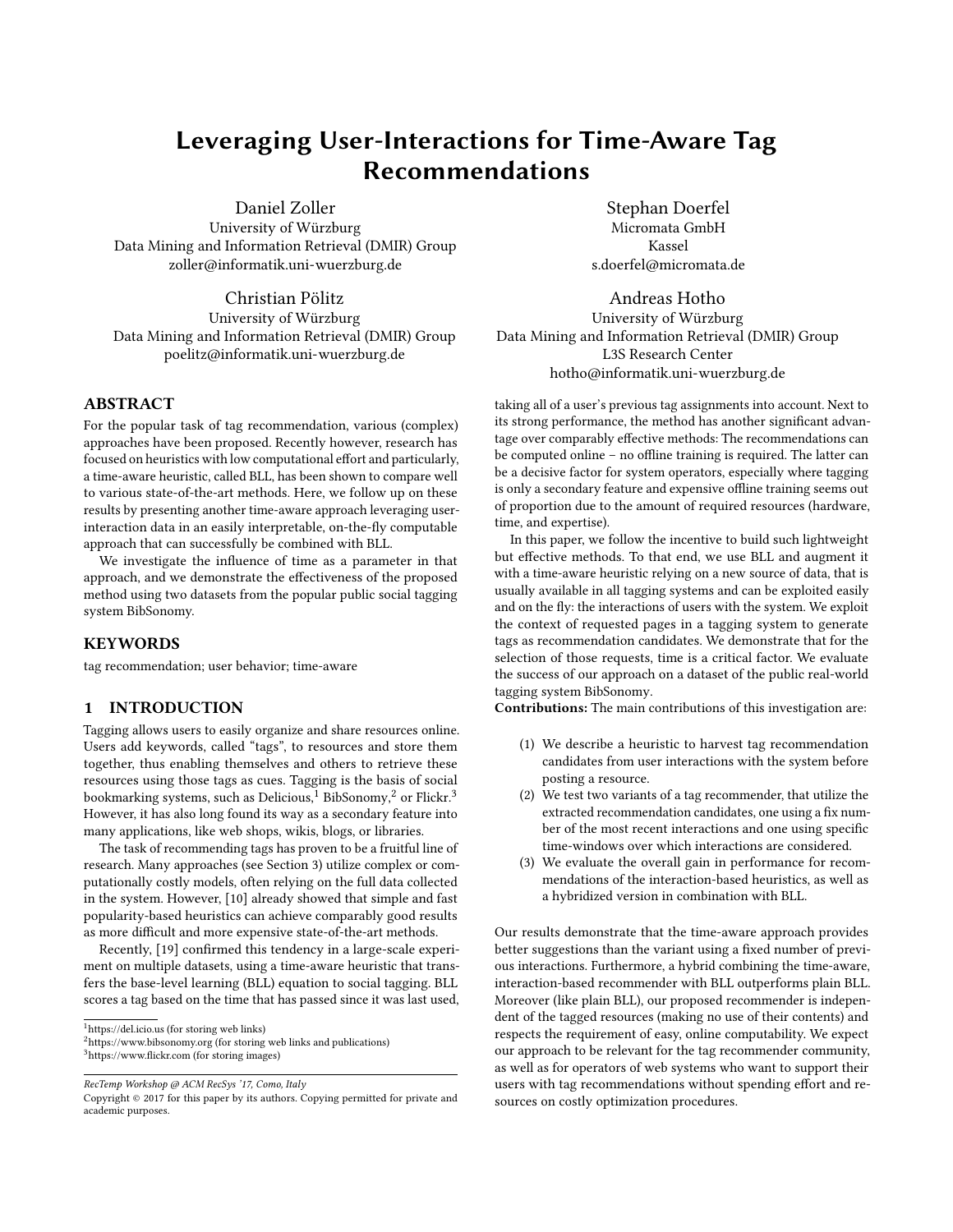The remainder of this paper is structured as follows: First, we introduce our recommender (Section [2\)](#page-1-1) that leverages user interaction in a tagging system and the incorporation of the aspect of time. Then, we discuss related work in Section [3.](#page-1-0) We describe the dataset and experimental setup in Section [4.](#page-2-0) Next, we present our evaluation results for time-based and user interaction-based recommenders in Section [5.](#page-4-0) Finally, we conclude the paper in Section [7,](#page-5-0) after discussing our findings in Section [6.](#page-5-1)

# <span id="page-1-1"></span>2 RECOMMENDERS

Tag recommenders provide recommendations during the process of posting a resource. When a user  $u$  is posting a resource  $r$ , the recommender will provide a list of tags that  $u$  might want to assign to r. For that task, we propose and describe a new time-aware, interaction-driven recommender which exploits the previous interactions of the active user (the one to provide recommendations for) with the tagging system in this section. Lastly, we describe a hybrid approach, combining our approach with BLL (Trattner et al. [\[19\]](#page-6-1)).

# <span id="page-1-4"></span>2.1 Time-Aware Interaction-Driven Recommenders

In tagging systems, and more so in systems where tagging is a secondary feature, a user's interactions with the system are much more diverse than just adding and tagging new resources. Still, tag recommendation approaches commonly focus only on the result of these interactions (the tagged resources) to compute candidates to recommend. In this paper, we propose going beyond only the tagging activities and consider the context of all interactions that a user has with the system. To generate meaningful recommendations for a resource  $r$ , we focus especially on the most recent interactions, as they are likely to belong to the same context as  $r$ . The rationale behind the approach is, that by browsing and searching resources, users reveal their current interests, which are useful to select fitting tags. A user's interactions occur in the requests she sends to the system. Therefore, we call our recommender approach Last Requests (LR). To select requests from which candidate tags are computed we distinguish two options: First, a time-window based variant  $LR_t$ : When user u stores a new resource r, recommendations are<br>computed using all previous requests that u made during the time computed using all previous requests that  $u$  made during the time frame of length d immediately preceding the current posting of r. In the second variant, called  $LR_n$ , only the last *n* interactions of *u* are considered. While the first variant is explicitly time-aware and thus more likely to capture interactions relevant in the context of the active post, the second variant is more broadly applicable, as users do not necessarily interact with the system prior to posting a new resource (e.g., when using a posting tool, like a bookmarklet or browser add-on). In such a case, older but perhaps still relevant information could be used.

In both variants, recommendation candidates are derived from each of the considered interactions. To yield a ranked list of recommendations, the resulting tags are ordered by their frequency among the interactions.<sup>[4](#page-1-2)</sup> We describe methods for deriving recommendable tags from interactions in Section [4.3.](#page-3-0) Both recommenders can compute the candidates more efficiently than other recommenders that leverage all previously used tags of a user, because they only compute frequencies on a set of tags which is (usually

much) smaller than the complete list of a user's previously used tags, let alone the complete historical posting data in the system.

## <span id="page-1-3"></span>2.2 Hybrid with BLL

Both proposed variants of the tag recommender cannot provide results for new users that post resources immediately after registration without interacting with the system. Also, it is not unusual that users do not interact with the system before they store a new resource. This fact also impedes the time-aware variant  $LR_t$ . To compensate, we combine each of the interaction-based methods with BLL into a hybrid recommender. BLL has been shown to outperform other (time-dependent) approaches (see Section [3\)](#page-1-0). It uses all tags previously used by the active user and computes a recencybased ranking on them: Let  $T_u$  be the set of tags previously used by user u and  $timep(p)$  the timestamp when user u stored post p. Further, let  $Y_{t,u}$  be the set of tag assignments for tag t of the user u (i.e., we add a tuple  $(u, r, t)$  every time a user u annotates a resource r with tag t to the corresponding set), and  $time(y)$  be the timestamp of the tag assignment  $y \in Y_{t,u}$ . The BLL-score of each tag in  $T_u$ is calculated as  $\ln(\sum_{y \in Y_{t,u}}(timep(p) - time(y))^{-d})$  and normalized<br>by the softmax function over all scores. We set  $d = 0.5$  for our by the softmax function over all scores. We set  $d = 0.5$  for our evaluation – the setting which obtained the best results in [\[19\]](#page-6-1).

Our interaction-based recommender approaches are combined with BLL in the following way: First, the interaction-based method is used to compute a ranked list  $L_1$  of candidates (possibly of length 0). Similarly, BLL also yields a ranked list  $L_2$  of candidate tags. From  $L_2$ , we remove all tags that also occur in  $L_1$ . Then the two lists are concatenated, such that the final ranked list of recommendations contains the suggestions from  $L_1$  followed by those from  $L_2$ . We denote the two resulting hybrids by  $LR_t$  + BLL and  $LR_n$  + BLL.

## <span id="page-1-0"></span>3 RELATED WORK

Recommending tags can serve various purposes, such as increasing the chance of getting a resource annotated, reminding a user what a resource is about, and consolidating the vocabulary across users. Furthermore, as Sood et al. [\[18\]](#page-6-2) pointed out, tag recommenders lower the effort of annotation by changing the process from a generation to a recognition task: rather than "inventing" tags, the user only needs to select some of the recommended tags.

Since the emergence of social bookmarking, the topic of tag recommendations has raised considerable interest among researchers. As for all recommender domains, tag recommender algorithms can roughly be classified into three classes: Content-based algorithms use the content of resources, for instance to compute similarities between items and to present items that are similar to the ones the active user previously liked. Collaborative algorithms make use of the relations between the users and the items, for instance by identifying similar users and suggesting items similar users liked. The third class are algorithms that exploit both data sources, sometimes called hybrid recommenders. A major drawback of content-based approaches is that the usability of a resource's content depends on the type of resource. For example, when the tagged resources are textual, using words from those resources (e.g., from the title, like Lipczak et al. [\[11\]](#page-6-3) did) can be successful. However, the same is much harder when the resources are images. Moreover, even for textual resources, the implementation of the recommendation (e.g., the word selection strategy) is resource dependent. Thus, since

<span id="page-1-2"></span><sup>&</sup>lt;sup>4</sup> In the case of ties, we return the tags in lexicographic order.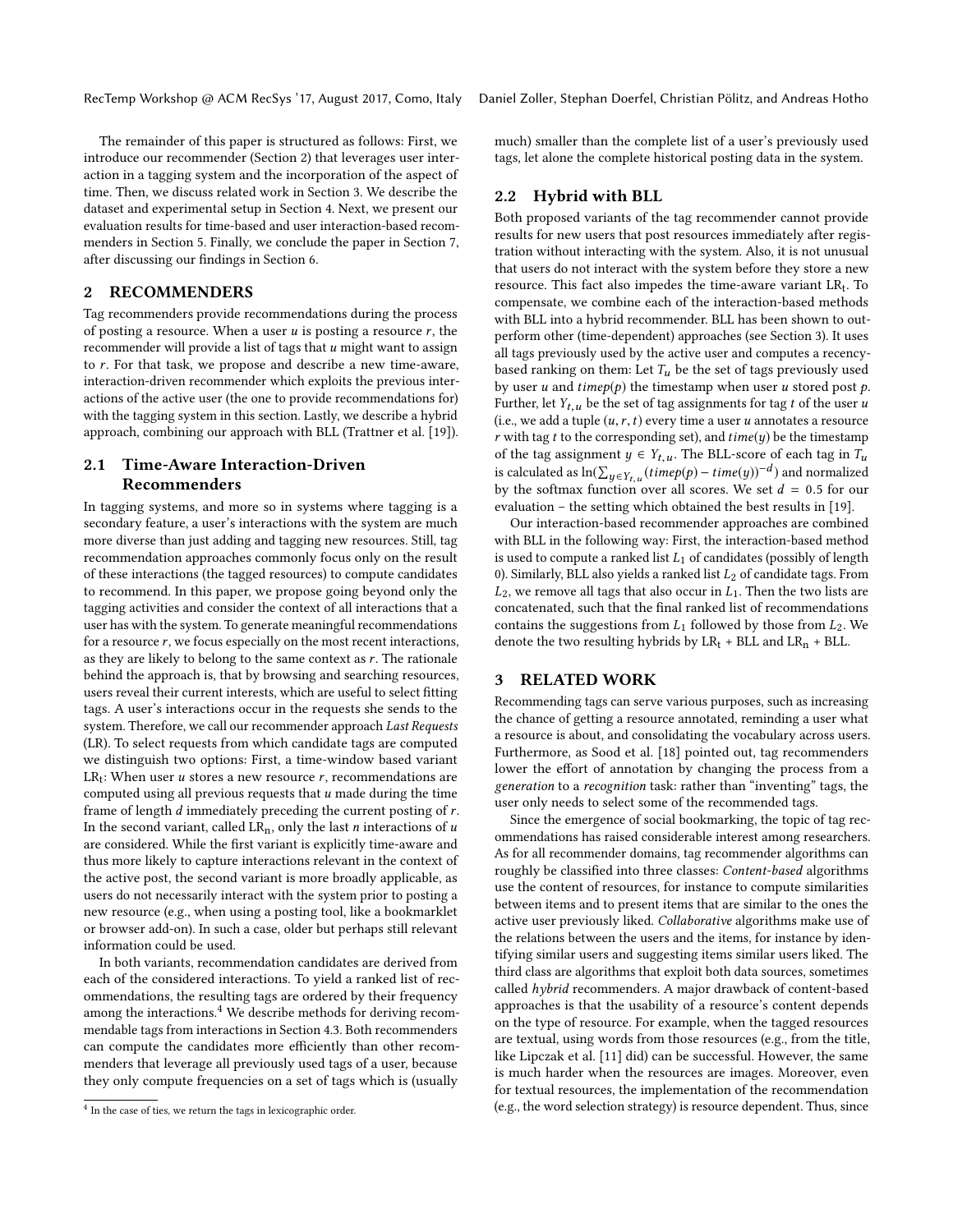Leveraging User-Interactions for Time-Aware Tag Recommendations RecTemp Workshop @ ACM RecSys '17, August 2017, Como, Italy

our goal is to create a simple and highly versatile recommender, we focus only on the second class of recommender algorithms – those that exploit the folksonomy structure between users, tags, and resources, which exists in any tagging system.

An evaluation of collaborative algorithms, such as collaborative filtering, the FolkRank algorithm [\[9\]](#page-6-4), and simpler, popularity-based methods was performed in [\[10\]](#page-6-0) on various datasets. FolkRank outperformed the other methods. However, the hybrid heuristic based recommender, that combined users' frequently used tags with tags that were frequently used to annotate the resource, was second. Rendle and Schmidt-Thieme [\[16\]](#page-6-5) produced recommendations with a statistical method based on factor models. They factorized the folksonomy structure to find latent interactions between users, resources and tags. Using a variant of the stochastic gradient descent algorithm, the authors optimized an adaptation of the Bayesian Personal Ranking criterion [\[15\]](#page-6-6). Seitlinger et al. [\[17\]](#page-6-7) proposed an approach that simulates human category learning in a three-layer connectionist network. In the input layer, Latent Dirichlet Allocation is used to characterize the resource (and user). [\[14\]](#page-6-8) introduced a slightly different folksonomy graph model in which edges are weighted and directed. On the resulting graph, PageRank is used to produce a ranking of tags. [\[12\]](#page-6-9) proposed 'TagRank', a variant of topic-sensitive PageRank upon a tag-tag correlation graph which they integrate into a hybrid with collaborative filtering and popularity-based algorithms. The selection of the algorithms for the hybrid is guided by a greedy algorithm. A drawback of all the presented algorithms is their reliance on complex methodology that uses the full corpus of folksonomy data to learn a recommendation model. While they are suitable approaches to boost performance, they also require a lot of effort in terms of additional computation time, hardware, implementation (e.g., additional data structures, methods to update the trained models), and expertise. Due to the fact that a folksonomy changes over time, the learned models must be updated regularly to fit the current data.

In [\[21\]](#page-6-10), the authors introduce GIRP, a temporal tag usage pattern model. It uses an exponential function that considers the first- and last-time usage of a tag. A short-term interests model is proposed in [\[20\]](#page-6-11), recommending the most popular tags of users based on recent data, that is, data from a time-window of fixed length (one day or higher). It is found that a window of 30 days works best on the overall BibSonomy dataset. Recently, Trattner et al. [\[19\]](#page-6-1) presented a comprehensive study of various tag recommender strategies, including their own development based on a model of human memory (BLL). In contrast to GIRP [\[21\]](#page-6-10), BLL models the temporal tag usage using a power function rather than an exponential function (see Section [2.2\)](#page-1-3). They compare BLL with other methods (including several of those mentioned above) and find that BLL performs better than the time-dependent algorithm GIRP and other methods based on matrix factorization. Only more computationally expensive models achieve a higher F-score on the evaluated datasets. Most of these models extend basic models by re-ranking the tag candidates by the semantic context of the resource.

In this work, we assume the perspective of a tagging system operator or, respectively, the operator of a system that includes tagging as a secondary feature. We aim at supporting the tagging process with as little cost as possible while still delivering good results. Following the strong results of BLL in [\[19\]](#page-6-1), and given its low computational effort and the convenient fact that it requires

no extra data structures nor precomputed values (see Section [2.2\)](#page-1-3), we use this approach as our baseline. Our method is similar to that of Yin et al. [\[20\]](#page-6-11), however, instead of using tags of the previous posts, we use tags extracted from previous user interactions with the tagging system. We will show that the time-frame for collecting such interactions is critical and that time-frames of less than a day are worth considering.

# <span id="page-2-0"></span>4 EXPERIMENTAL SETUP

In this section, we introduce the tagging system BibSonomy, of which we use data for our study. We further describe the datasets with all preprocessing steps, the experiments and their evaluation.

#### 4.1 BibSonomy

BibSonomy [\[1\]](#page-6-12) allows users to collect references to (scientific) publications and bookmarks to websites, and to annotate these with arbitrary keywords, so called tags. While entering the metadata of a resource in a form, the user can also enter tags, which she can later use for retrieval. The system assists the user with a tag autocompletion relying on her previously used tags. Next to the possibility of filtering resources by tag and/or user, users can find new interesting resources through a full text search. Additionally, users can form groups in which they can share posts and literature. On group pages, all group members' resources are displayed. Overview pages for websites and publications enable users to see who else bookmarked a specific resource and the tags they used to describe the resource. Detail pages for publications show the metadata that the user who saved the resource had entered for the publication. While browsing the system, a user can copy resources of other users into her own collection. Another feature allows users to group tags to concepts (e.g., the tags "time" and "tag" to the concept "recsys"). These concepts can be used for retrieving resources. BibSonomy is a popular target for spammers, that is, for users who store links to advertisements to promote their visibility. For that reason, users are classified by a learning algorithm and manually by the system's administrators. For our analysis, we only used data generated by users that were not marked as spammers.

#### 4.2 Datasets

Our experiments rely on two types of data gathered from the realworld tagging system BibSonomy: posts and user interactions. The latter type of data is rarely published – due to privacy concerns. However, BibSonomy makes such data available to researchers in the form of collected HTTP-request server logs.<sup>[5](#page-2-1)</sup> Thus, at the moment, BibSonomy is the only source enabling the analyses presented here. The methodology, however, is transferable to other tagging systems.

Request Log Data: The request log data contains every web request any user made to the tagging system. We removed all nonhuman requests like redirects to other pages, or requests by bots or other applications (using the user agent information). Also, we only considered requests to HTML sites and excluded system pages (e.g., the login page). We used two different time frames for the evaluation: (i) from 2006-01-01 (the start date of BibSonomy) through 2011-12-31 (a dataset already used in behavioral analyses in previous work [\[5\]](#page-6-13)) and (ii) a more recent share, ranging from 2014-07-01

<span id="page-2-1"></span><sup>5</sup><http://www.kde.cs.uni-kassel.de/bibsonomy/dumps>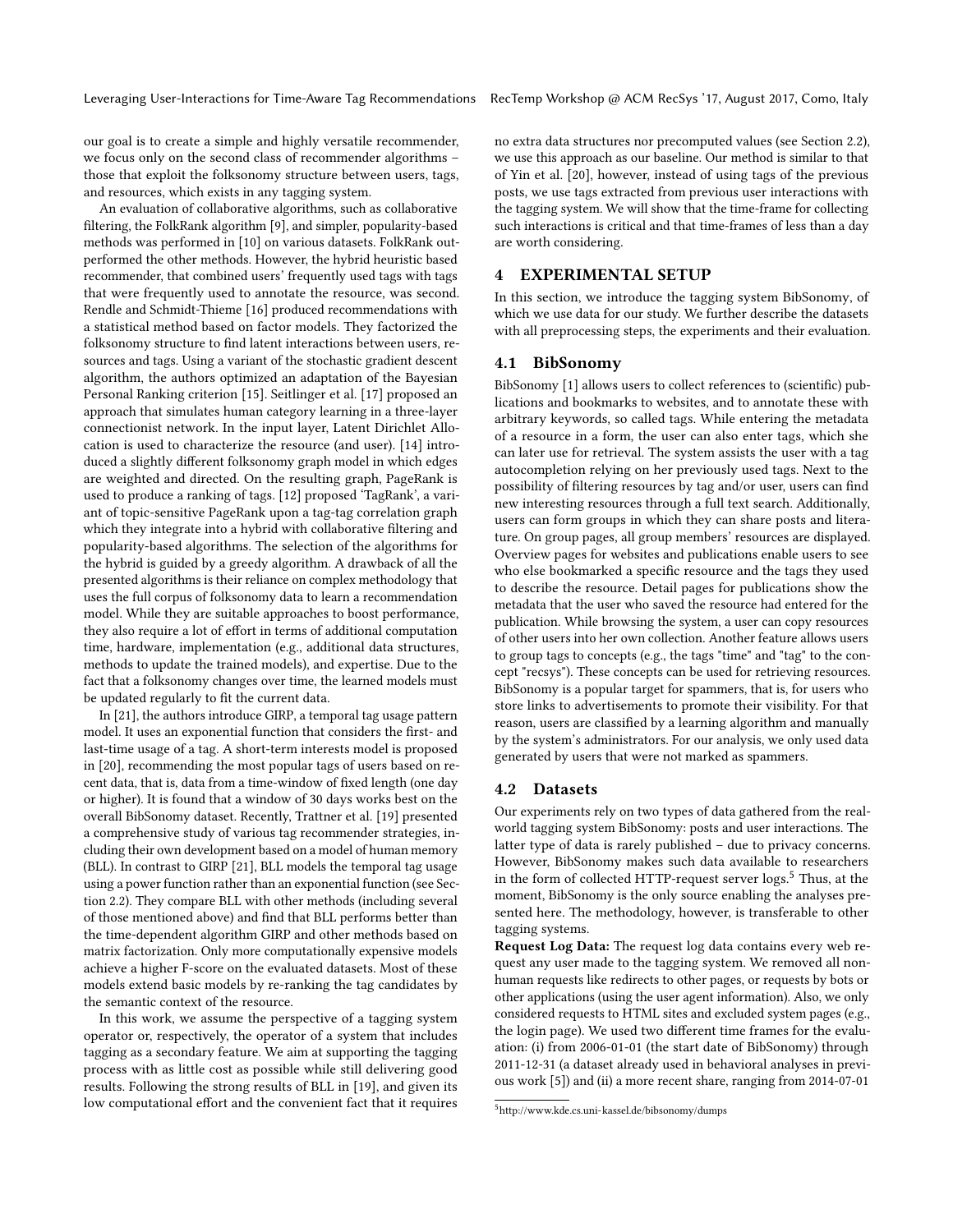<span id="page-3-3"></span>Table 1: Statistics about the content datasets, where  $|U|$  is the number of users,  $|P|$  the number of posts,  $|R|$  the number of resources,  $|T|$  the number of tags and  $|Y|$  the number of tag assignments.

| Dataset          | ШI    | P       | R       | T      | IYI     |
|------------------|-------|---------|---------|--------|---------|
| Bib <sub>1</sub> | 3.674 | 180,807 | 162.364 | 74.634 | 672.249 |
| Bib <sub>2</sub> | 1.912 | 53,098  | 46.441  | 33,937 | 207,709 |

through 2016-06-30. For the remainder of this paper, we refer to the older dataset as  $Bib_1$  and to the newer dataset as  $Bib_2$ . The older dataset contains 2,074,182 and the newer 246,472 requests.

Content Data: The second type of data is the data generated by the users of the system by annotating resources with tags. We split the content dataset of BibSonomy into the same two time frames as the interaction data. We applied several cleaning steps to each dataset. First, we removed system tags (like myown or imported). To filter imports, we deleted all posts of a user that shared a posting date with another post.<sup>[6](#page-3-1)</sup> The remaining tags were normalized by decapitalizing and removing all non-alphanumeric characters from the tag string. We did not prune our datasets using a p-core, to avoid biases to the results (see Section [4.4\)](#page-3-2). Furthermore, the goal of this research is to produce broadly applicable recommender strategies, but restricting the dataset to only its dense part would neglect new users, rare tags and rare resources, thus providing an incomplete impression on the overall performance. The statistics for the two cleaned content datasets can be found in Table [1.](#page-3-3)

# <span id="page-3-0"></span>4.3 Extraction of Tag Recommendation Candidates from User Interaction

While browsing in a tagging system, the user queries different page types. For extracting tag recommendation candidates from requests to BibSonomy, we are using the following methods for the different page types. After the extraction, we also normalized the extracted tags as described in the previous section.

Tag Pages: In BibSonomy, users can restrict the global collection of resources or the collections of other users, groups and search results by tags on a separate tag page for the corresponding entity. All pages also support to filter with more than one tag. We represented a request to one of the tag pages with the specified tag(s).

User Pages: For user pages, we extracted the user's tags that she used before the request was made for her own posts. We only considered user pages where the logged-in user requested a user page of another user. This is the same representation that [\[13\]](#page-6-14) used for their analysis.

Resource Pages: Also, like [\[13\]](#page-6-14), we represent a publication or website overview page with the tags that any user used to describe the requested resource. We restrict the tags extracted from a details page to the page owner's tags.

Concept Pages: Users can request concept pages for users, groups, or globally, showing resources tagged with the keywords the user, group or all users defined as subtags of the concept. We added all subtags of the concept to the set of considered tag candidates.

Search Pages: We represent a search request to BibSonomy with the terms of the search query after removing stop words using a multi-language stop word list.

External Referer: When users use external engines for searching and click on results linking to BibSonomy, the external source is logged as referer in the request logs. For candidate extraction, we tokenize the value of the 'q' url parameter (because it is the most commonly used parameter by search engines) of these requests and remove stop words.

Tags of a copied post: While browsing by tags or searching, the system presents the user with the resources that match her entered query. Next to every resource, the user can click on a copy button. This click is recorded in the request logs. We extract the tags of the copied resource to represent this type of request.

While some of the request types (e.g., concepts) are specific to BibSonomy, most of them are usually present in a tagging system, representing search options as well as the typical navigation paradigm in a folksonomy.

# <span id="page-3-2"></span>4.4 Evaluation

For tuning the parameters  $t$  and  $n$  of the two recommender heuristics,  $LR_t$  and  $LR_n$ , we split each of the two datasets into a validation and a test set: each part contains 50 % of the posts. We use the validation set to determine the best parameters  $t$  and  $n$ . Then we use the test to evaluate a hybrid with BLL (cf. Section [2.2\)](#page-1-3).

The choice of the evaluation setup often has a strong influence on the experiments. For example, Cremonesi et al. [\[3\]](#page-6-15) observed that different sampling strategies yield different outcomes, while Doerfel et al. [\[4\]](#page-6-16) showed that different restrictions on the dataset can also lead to different (contradictory) results. Both suggest that the scenario should be selected such that it resembles reality as much as possible and that choices should be based on the use case rather than on issues like sparsity. Therefore, we adapt the rating-based temporal leave-one-out method introduced in [\[2\]](#page-6-17) to our scenario. In our experiments, we consider each post as a test post. Moreover, we ensure that the algorithms only use data from before the creation of the test posts. More specifically, for each post  $p$ , we do the following: We select all posts (and requests) that have been created before  $p$ and use it to compute recommendations for  $p$  based on the user and resource of  $p$ . Then we compare the recommended tags to the actual tags of  $p$  and evaluate the number of correctly predicted tags. This scenario is the most realistic offline evaluation scenario as it considers each occasion for recommendations and uses only data resembling exactly the state of the system at the time the test post was actually created.

Metric: We use the standard information performance metric Fscore for measuring the quality of the recommendations [\[7\]](#page-6-18). Online systems usually present users with only a limited number of tag recommendations while saving a new resource (often five tags). For that reason, we report F@5, that is, the F-score computed for the set of the first five suggested tags from the ranked list of recommen-dations (cf. Section [2.2\)](#page-1-3). The parameters  $t$  and  $n$  are selected based on the best F@5 score found in experiments on the validation sets. Significance: To test the obtained results for statistically significant differences, we use the Wilcoxon signed-rank test. Since we consider a large number of posts for the evaluation, we compute two versions – considering either the posts or the users as the population. For the latter case, we averaged the obtained F@5 scores over all posts per user in the test set, and we conduct the significance test based on these averages. To indicate statistical significance, we use the symbol \* after a reported F-score when the user-based test

<span id="page-3-1"></span><sup>&</sup>lt;sup>6</sup>Furthermore, we removed user accounts that are used by libraries, like DBLP, from the two BibSonomy datasets.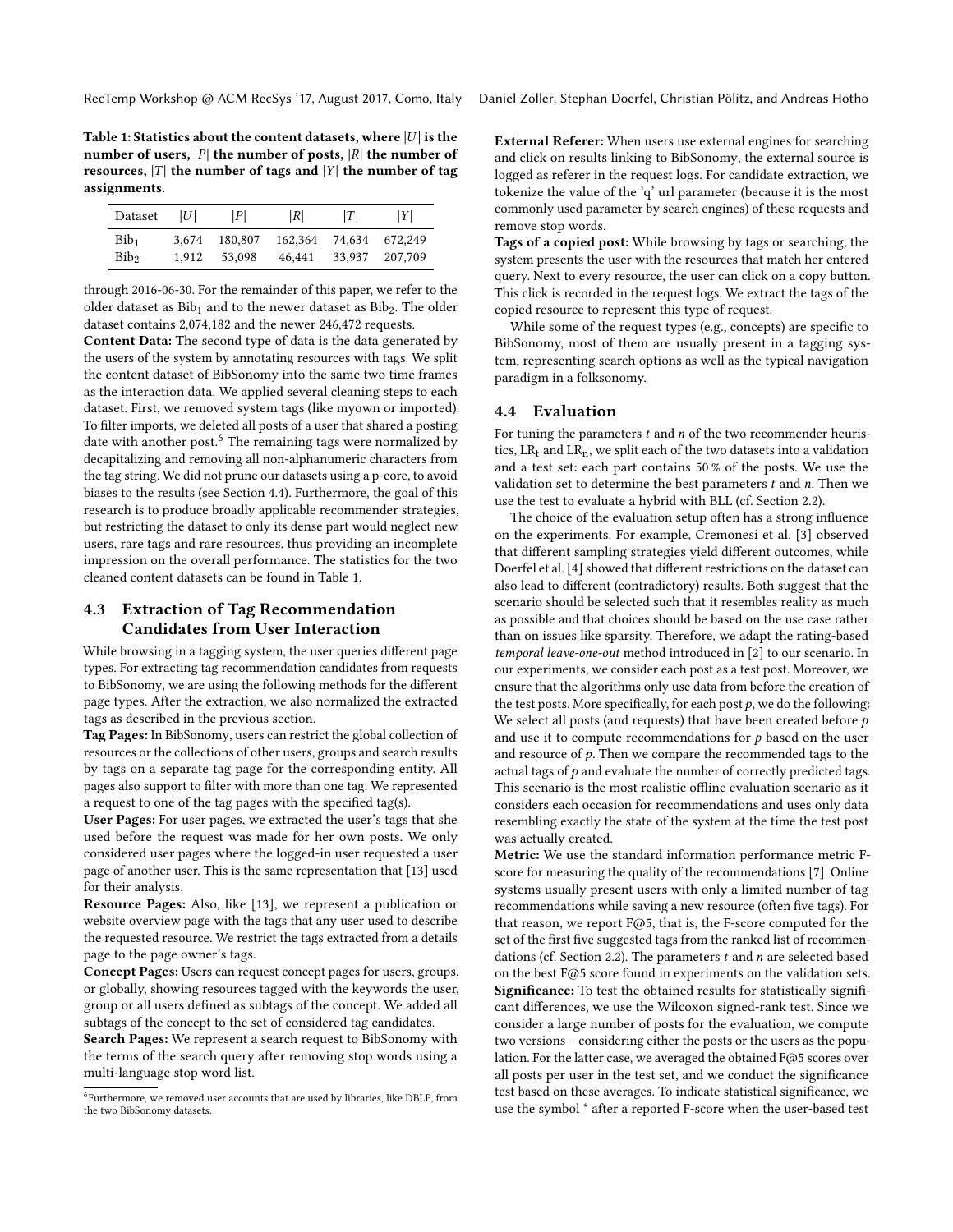indicates significance, and we use <sup>+</sup> for the post-based test, in both cases using the  $\alpha$ -level of 0.01.

#### <span id="page-4-0"></span>5 RESULTS

In this section, we present the results of our experiments. In the first set of experiments, we use the validation datasets to tune our two approaches  $LR_t$  and  $LR_n$ , using various settings for t and n, thus including different sets of user interactions. In all these experiments, we consider only those posts where the situation was suitable for the respective approach, that is, where interactions with the system had been recorded. Thus, the number of considered posts for which an approach is tested varies from recommender type and setting. On the same subsets of posts, we also evaluate BLL and the hybrid with BLL for comparison. Eventually, in Section [5.2,](#page-4-1) we use the test datasets to evaluate the impact of our approach on the overall performance, that is, we evaluate the recommender strategies using all posts without any restriction.

# 5.1 Time-Aware Interaction-Driven Recommenders

First, we report the results for the recommenders  $LR_t$  and  $LR_n$  (see Section [2.1\)](#page-1-4). We report results averaged over all posts where the respective heuristic was applicable (i.e., where there were observable interactions), and we compare to BLL on the same set of posts.

In our first evaluation, we vary the parameter  $n -$  the number of included previous interactions – of the  $LR_n$  recommender from 1 to 10 on the validation set and report the results of the best parameter in Table [2a.](#page-4-2) We find that on  $Bib_1$  and  $Bib_2$  similar configurations  $(n = 6$  for Bib<sub>1</sub> and  $n = 7$  for Bib<sub>2</sub>) worked best for LR<sub>n</sub>. Further, we can observe that  $LR<sub>n</sub>$  alone is clearly inferior to BLL in terms of F@5. Combining results by concatenating the lists of recommended tags (LR<sub>n</sub> + BLL), as described in Section [2.2,](#page-1-3) can improve the F@5 score, but still cannot reach that of plain BLL. Our hypothesis is that the last requests are too far in the past and thus have no relevance for the current post. Thus, the time of the considered interactions is a critical factor.

Therefore, in Table [2b,](#page-4-3) we switch the mode of selecting requests to time-windows, using  $LR_t$ . We vary the considered time-window for including requests from one minute to 30 days.<sup>[7](#page-4-4)</sup> Although the number of posts for which the heuristic is applicable grows with the selected time-window length, we observe decreasing scores for LRt on both datasets - more evidence for the above hypothesis. We find that using a time-window t of one minute yields the highest performance on (the respective validation sets of) both datasets,  $Bib<sub>1</sub>$  and  ${\rm Bib}_2.$  Other than before with  ${\rm LR}_n,$  the time-aware interaction-based heuristic LR<sub>t</sub> yields F@5 scores comparable to BLL on both  $Bib_1$ and Bib<sub>2</sub>. When combining the two recommenders ( $LR_{t=T}$  + BLL), the scores improve significantly, by ten percentage points over plain BLL on both sets. The improvements obtained for  $Bib<sub>1</sub>$  are significant according to the Wilcoxon signed-rank test, considering both the users and the posts as entities. On  $Bib_2$ , the significance of the hybrid's improvement is confirmed when the posts are used as entities in the test.

Figure [1](#page-4-5) shows the trend of the F@5 scores calculated on BLL compared to the hybrid  $LR_t$  + BLL for the time-windows ranging Table 2: F-scores for  $LR_n$  and  $LR_t$  with their corresponding best configurations  $N$  and  $T$ . For comparison both BLL and the hybrid recommender are reported for the subset.We also report the number of considered users  $|U|$  and posts  $|P|$ . Symbols \* and + indicate a statistically significant difference (see Section [4.4](#page-3-2) for details).

<span id="page-4-2"></span>(a) Results for  $LR_n$ . We report the significant difference of BLL compared to both other methods.

|                  | $Bib_1(N=6)$    |                         | $Bib_2(N=7)$   |                         |
|------------------|-----------------|-------------------------|----------------|-------------------------|
|                  |                 | F@5                     | $\overline{L}$ | F@5                     |
| BLL              |                 | $0.27$ <sup>*+/*+</sup> |                | $0.32$ <sup>*+/*+</sup> |
| $LR_{n=N}$       | 62,541<br>1,998 | 0.13                    | 17,788<br>509  | 0.10                    |
| $LR_{n=N}$ + BLL |                 | 0.16                    |                | 0.17                    |

<span id="page-4-3"></span>

| (b) Results for $LR_t$ . We report the significant difference of |  |
|------------------------------------------------------------------|--|
| $LR_t$ and $LR_t$ + BLL compared to BLL.                         |  |

|                  | $Bib_1$ (T=1m) |            | $Bib_2$ (T=1m) |            |
|------------------|----------------|------------|----------------|------------|
|                  | $\overline{E}$ | F@5        | ED             | F@5        |
| <b>BLL</b>       |                | 0.31       |                | 0.35       |
| $LR_{t=T}$       | 6,974<br>927   | $0.32^{*}$ | 910<br>163     | 0.33       |
| $LR_{t=T}$ + BLL |                | $0.42^{*}$ |                | $0.45^{+}$ |
|                  |                |            |                |            |

<span id="page-4-5"></span>

Figure 1: F-scores for BLL and the hybrid  $LR_t$  + BLL on the test set of  $Bib_1$ . The time-window  $t$  ranges from one to five minutes. For each  $t$  the number of posts and users in the considered subset are reported.

from one minute to five minutes. We can observe, that BLL remains roughly constant when  $t$  increases. On the other hand, the combination of  $LR_t$  and BLL decreases from 0.42 to 0.35 when we increase the time-window  $t$  from one minute to five minutes, but outperforms BLL for every considered time-window. For the dataset  $Bib_2$ , we find similar results, except that  $LR_t$  decreases faster (figure omitted due to space limitations).

# <span id="page-4-1"></span>5.2 Overall Performance

In the previous section, we saw that the time-window based  $LR<sub>t</sub>$ recommender achieved better results than BLL on those subsets of the data where the respective heuristic was applicable. In this section, we evaluate the hybrid of  $LR<sub>t</sub>$  with BLL on the complete test sets to get an impression of its overall impact as an improvement over plain BLL. In the following, we combine  $LR<sub>t</sub>$  with those parameters that produced the best results on the validation sets. Results are given in Table [3.](#page-5-2) The combination with the request-based  $LR<sub>t</sub>$  recommender improves the recommendation result by about three per cent on the  $Bib_1$  test set and one per cent on the  $Bib_2$  test set. A Wilcoxon signed-rank test, conducted on the average F-score of each user, indicates that the difference is significant for  $Bib_1$ .

<span id="page-4-4"></span> $730$  days is the setting for which Yin et al. [\[20\]](#page-6-11) report the best results on the overall dataset for their approach based in previous posts.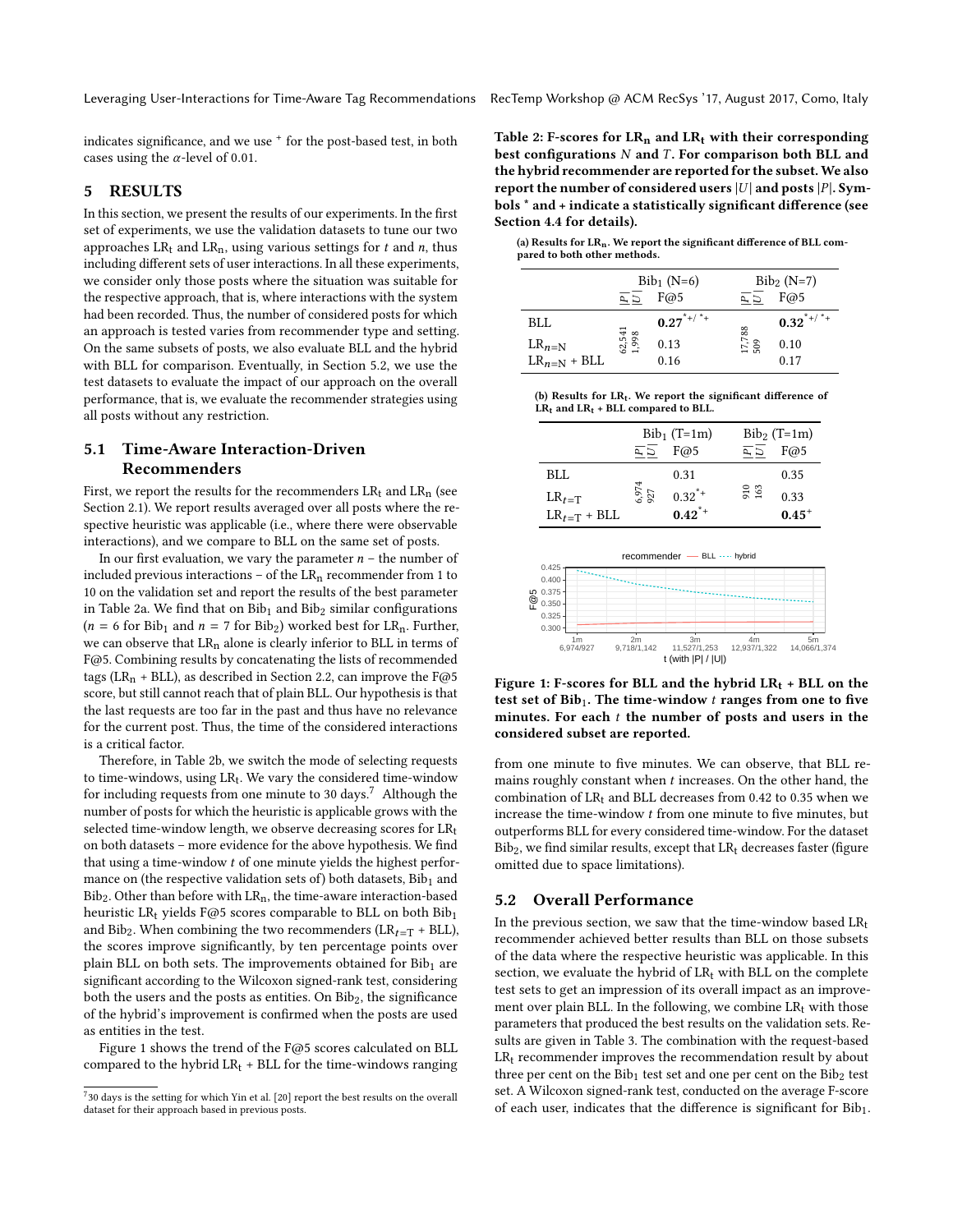<span id="page-5-2"></span>Table 3: F@5-scores of hybrid recommender and BLL on the full BibSonomy test sets. Symbols \* and + indicate a statisti-cally significant difference (see Section [4.4](#page-3-2) for details).

|                   | Bib <sub>1</sub>      | Bib <sub>2</sub> |
|-------------------|-----------------------|------------------|
| BLL               | 0.265                 | 0.315            |
| $LR_{t=1m}$ + BLL | $0.274$ <sup>*+</sup> | $0.318^{+}$      |

Testing with all posts as entities, significance is confirmed for both  $Bib<sub>1</sub>$  and  $Bib<sub>2</sub>$ . Thus, we can conclude that exploiting user interactions in very short time-windows immediately before posting a resource can boost the performance of the already well-performing recommender algorithm BLL.

#### <span id="page-5-1"></span>6 DISCUSSION AND LIMITATIONS

In our studies, we found that the time-window based recommender  $LR_t$  provides better recommendations than the recommender  $LR_n$ , which uses the last requests. We also saw that in those situations where it is applicable its results are comparable to the more complex algorithm BLL. Combining the time-window variant with BLL into a hybrid signicantly improves the performance. In the following we discuss several aspects and limitations of our study.

Timing: Overall, we could demonstrate the applicability of our time-aware interaction-driven heuristic. We saw particularly that short time spans immediately before the posting of a resource yield good recommendations. It seems that users store posts in bursts, each representing different aspects of their (shifting) interests. Thus, relying on very recent tags is a reasonable approach.

Applicability: The number of posts and users for which the timewindow based recommender  $LR<sub>t</sub>$  can provide tag recommendations is only a relatively small subset of the data. One reason for this phenomenon may be the fact that BibSonomy offers browser extensions for posting resources, thus a useful means of posting to BibSonomy without visiting the system first.

Generalizability of the Results: Since we could evaluate our recommendation approach only on two BibSonomy datasets (due to the unavailability of suitable data from other systems), it remains an open research question to see how it would perform in other tagging systems. Heckner et al. [\[8\]](#page-6-19) found that users of tagging systems with different resources tend to tag for different reasons, for example, Flickr (images) is used mostly for sharing, Delicious (websites) mainly for retrieving resources from one's own collection. Since the resource types in BibSonomy and Delicious are similar (references to documents; websites in both systems, publications only in BibSonomy), we hypothesize that they are often used for similar purposes. Also, most page types (e.g., a user page) exist in both systems. Thus, we would expect results of recommender algorithm experiments conducted on Delicious to be qualitatively similar to those found for BibSonomy. Another influence on the usage of tagging systems is the user interface which varies from system to system. For example, BibSonomy always links the entities of the folksonomy, while other systems may exclude some links or place links on different positions within a page.

Transferability of the Approach: While the above mentioned issues are limitations to the generalizability of the results in our study, our methods of extracting tag recommendations from interactions can easily be adapted to other tagging systems.

Computational Cost: In contrast to many other methods (cf. Sec-tion [3\)](#page-1-0), our heuristic does not require large user profiles, as it draws the recommendations only from the interactions in the tagging system directly preceding a new post. Moreover, the heuristic is easy to implement into arbitrary tagging systems, and requires only data collected from browsing activities. While, in our experiments, we made use of the request logs to exploit interactions, in a production environment tags can be derived directly from the interactions and can be stored into a temporary cache. Thus, the recommendations can be computed directly without accessing additional data sources. Relying solely on counting occurrences and restrictions on small subsets of interactions, recommendations can be computed online without previous training. Consequently, they require only little effort, making them ideal candidates for systems where tagging is included as a secondary feature and for quickly prototyping a new tagging system.

Explainability: Finally, it is worth pointing out that, in our approach, the choice of the recommended tags can be easily explained. Explanations are suitable for increasing users' acceptance of the recommendations, particularly as the explanations reveals that no profiling of the user is necessary as only the few recent activities are exploited.

#### <span id="page-5-0"></span>7 CONCLUSION

In this work, we have proposed a time-aware, interaction-driven tag recommendation heuristic, for the first time leveraging user interaction in a tagging system beyond the publicly visible posting. We have evaluated our approaches on data of the real-world tagging system BibSonomy. We have shown that time is a critical factor and that particularly interactions immediately before a new post are a good source for recommendable tags.

Finally, combining the time-aware approach with BLL leads to a hybrid recommender that outperforms both individual components. The result is an effective recommender system that is easy to implement and independent of the tagged resources and that requires no offline training. The approach is thus not only suitable for dedicated tagging systems, but also for broader web systems in which tagging is merely a secondary feature.

Future work: In this study, we have evaluated  $LR_t$  and  $LR_n$  with fixed parameters (time-window length or number of considered interactions) for all users. A chance for improving the results further would be an analysis of personalized parameters for each user or different user groups. It would also be conceivable to use more refined methods to detect the user's current context when posting a new resource. For example, by looking at the requests, it might be possible to distinguish situations where users do research regarding one specific topic from situations where users just "stumble" through the system changing their focus based on what they find on each page. Another topic for future work is the tag candidate extraction. For this study, we extracted only the directly requested tags or query terms from a request. In tagging systems, one could leverage the semantic context of such tags (arising from the co-occurrence with other tags on the same resources). Finally, instead of exploiting retrieval interaction on the level of individual requests, one could attempt to identify sessions. These might yield a more comprehensive understanding of the current user context than considering individual requests independently.